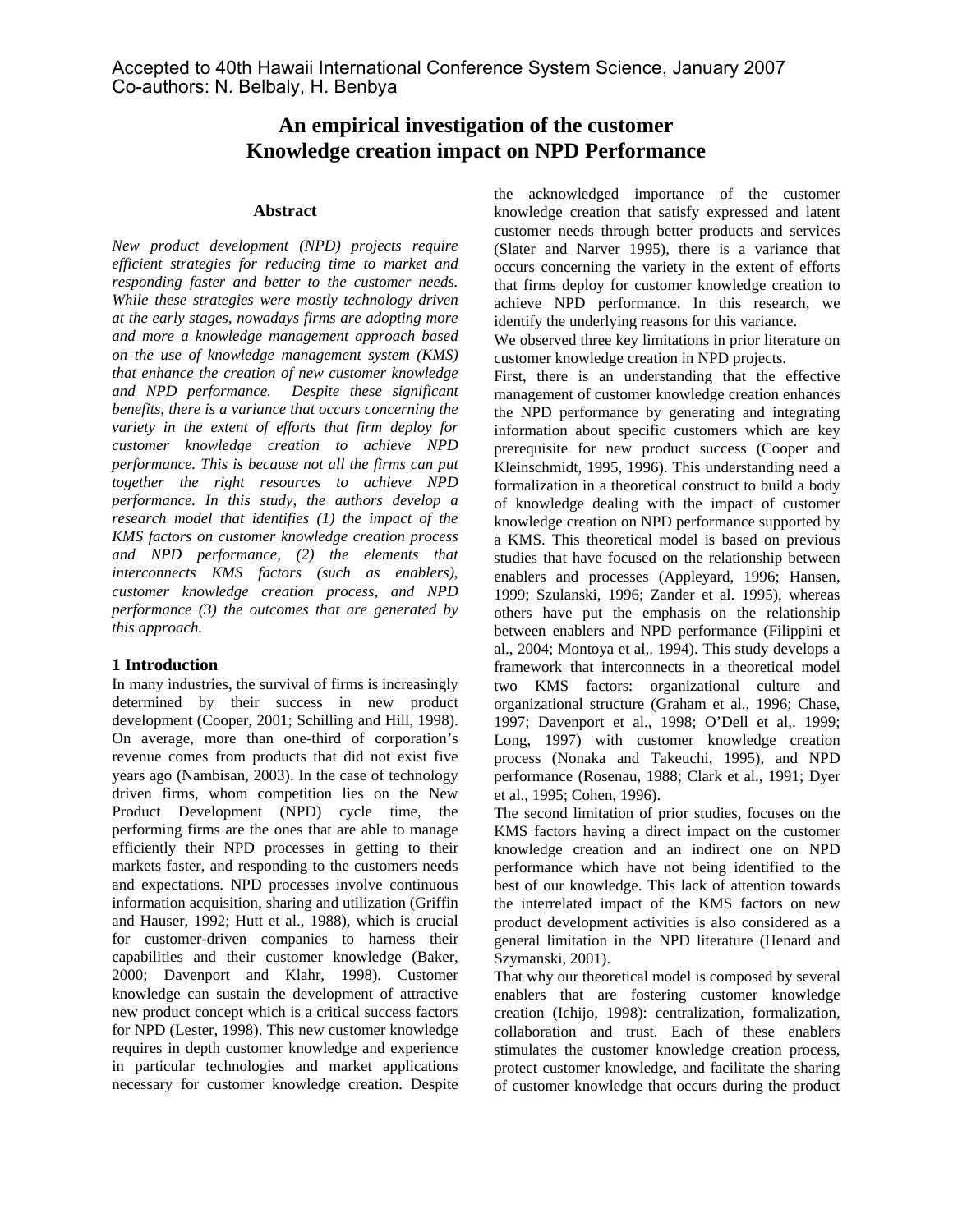development. (Stonehouse et al., 1999). The customer knowledge creation process supported by a KMS adopt the SECI model proposed by Nonaka and Takeuchi (1995) that is based on socialization, externalization, combination, and internalization. Concerning the impact of customer knowledge creation process on NPD performance, we concentrate on the degree to reduce time to market and increase profit margins (Rosenau, 1988, Clark et al., 1991, Dyer et al., 1995, Cohen 1996).

Third, an empirical analysis that gives more credibility to our study is needed because much of the knowledge about customers is grounded in case studies, and the large scale empirical evidence for its antecedents, moderators and effects on NPD performance is lacking (Joshi et al., 2004). In our case, we have conducted a structural equation modeling analysis using PLS, that has provided a decomposition of the major insights into the KMS factors that improves customer knowledge creation and NPD performance, using participants from the software development industry of the Silicon Valley.

Accordingly, our objectives in this research are to:

1. Develop a theoretical model to reflect the impact of KMS factors on the customer knowledge creation process, and NPD performance;

2. Develop the interconnected model that comprises the antecedents, moderators and outcomes of customer knowledge creation; and

3. Provide an empirical assessment for this interconnected model in the context of the Silicon Valley.

The paper is structured as follow. We begin by defining the customer knowledge creation and by articulating our conceptual framework by defining all the variables (factors, enablers, processes, performance). We then discuss the methods and measures we used to test our research model. Following a presentation of the results, we close with a discussion of the results in terms of their theoretical, managerial, and further research implications.

### **2. Conceptual Framework**

### **2.1 Customer Knowledge Creation**

Due to competitive pressures, limited resources, and accelerating costs that characterize most NPD projects (Cooper & Kleinschmidt, 1986), firms increasingly use formalized and structured processes (Griffin, 1997), that correspond to conceptual and operational roadmaps for moving a new product project from idea to launch (Cooper 1994). Each stage of the NPD process requires the combination of customer knowledge and skills to perform useful actions to solve ill-structured problems. This places a premium on the ability to effectively capture the customer knowledge created during the process so that it can be re-used in the next generation of products to reduce development time (Belbaly et al. 2006).

Traditionally, market research was used to shed light on what the customer knew and thought about the product, which resulted in enormous customer relationship management (CRM) databases (Galbreath and Rogers, 1999; Wilkestrom, 1996; Woodruff, 1997). Even if the data about customers are readily available through existing CRM database software packages, they have a lot of difficulties to integrate disparate data sources or provide the right kind of information to the right people (Bose et al., 2003). In fact, CRM databases do not allow knowing more about customers (Davenport et al., 2001), because data alone do not lead to customer knowledge (Benbya et al. 2004). Indeed, managers need to transform data into customer information and to integrate this information throughout the firm to develop customer knowledge (Campbell, 2003) and especially in NPD projects. Thus, a new generation of CRM systems supported by KMS is able to help the organization understand its customers as well as serve and learn from them (Gibbert et al, 2002).

 On the basis of the preceding, we can define customer knowledge management as the need of a firm to manage the knowledge about customers (in order to address them), knowledge for customers (for their interactions) and knowledge from customers (to improve products and services) (Bueren et al., 2004). The management of the customer knowledge is supported mainly by the customer knowledge process that enables the creation, analysis, and dissemination of customer-related information (Li and Calantone 1998; Kohli and Jaworski 1990) for the purpose of improving firm's ability to identify customer needs.

In our case, we will concentrate on the customer knowledge creation process built on the conceptualization referred to with the acronym SECI where customer knowledge is created and expanded through social interaction between tacit and explicit knowledge (Nonaka, 1994; Nonaka et al., 1994; Nonaka et al., 1995; Nonaka et al., 2000). These authors specify four customer knowledge creation modes as the processes of interplay between tacit and explicit knowledge that lead to the creation of new customer knowledge: socialization (tacit to tacit), externalization (tacit to explicit), combination (explicit to explicit), and internalization (explicit to tacit). They are explained hereafter:

Socialization yields new tacit knowledge that is built through informal interaction between individuals,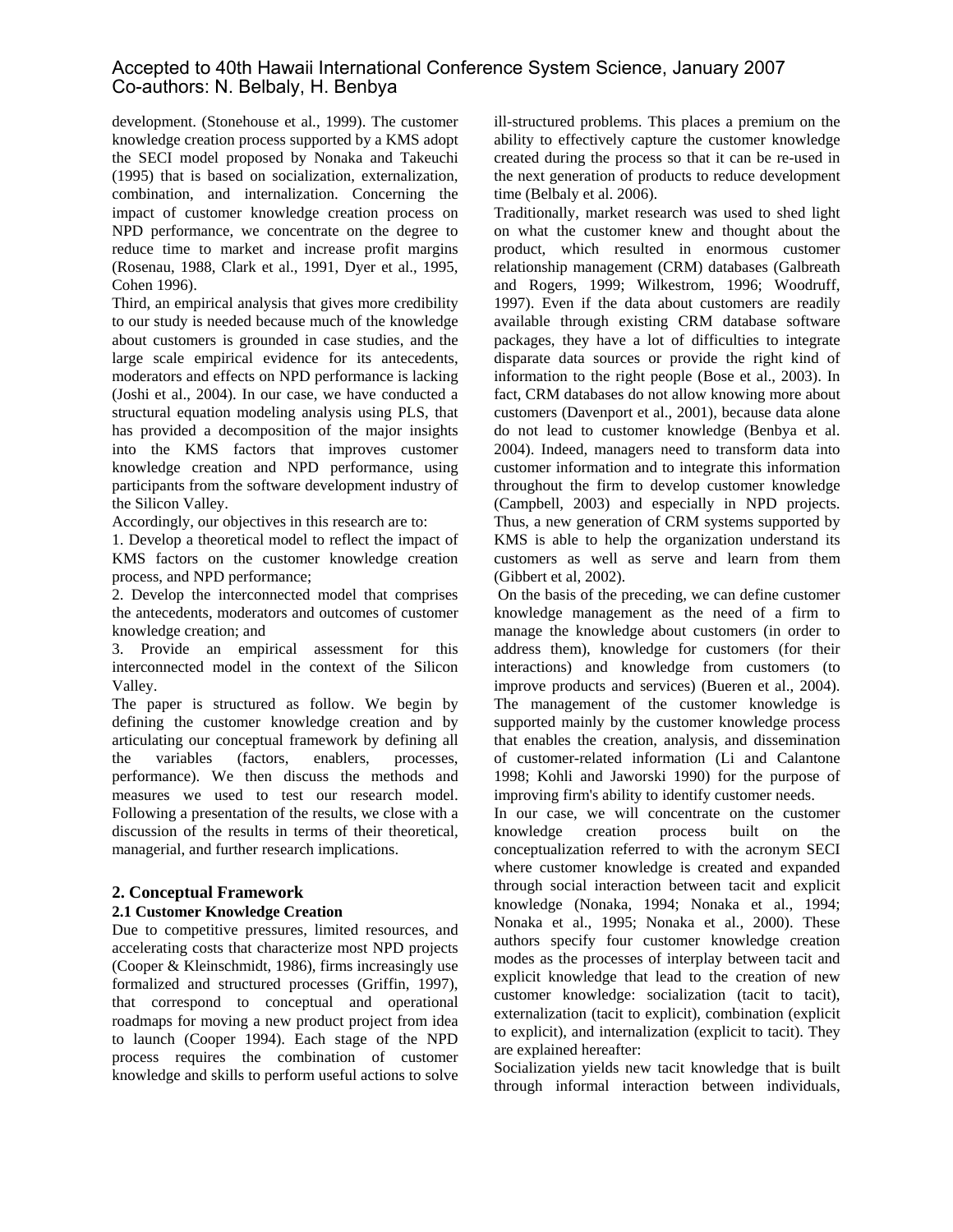usually through an exchange of tacit knowledge that occurs during joint activities rather than written or verbal instructions (Hedlund, 1994; Walsh, 1995; Weick et al., 1993; Nonaka, 1994; Nonaka and Konno, 1998; Nonaka and Takeuchi, 1995). *Externalization* involves the expression of tacit knowledge and its conversion into comprehensible forms that are easier to understand; it's an act of codifying or converting tacit knowledge into explicit knowledge, characterized by more formal interactions such as expert interviews or the sharing of lessons learned in a previous project (Raelin, 1997; Nonaka, 1994; Nonaka and Konno, 1998; Nonaka and Takeuchi, 1995). Combination involves the conversion of explicit knowledge into more complex sets of explicit knowledge (Nonaka, 1994). Focusing on communication, diffusion, integration, and systemization of knowledge, combination contributes to knowledge at the group level as well as at the organizational level (Nonaka and Takeuchi, 1995). And finally, internalization is the conversion of explicit knowledge into the organization's tacit knowledge. This requires the individual to identify the knowledge relevant to oneself within the organization's explicit knowledge. Learning by doing, on the job training, learning by observation, and face to face meetings are some of the internalization processes by which individuals acquire knowledge (Nonaka, 1994; Nonaka and Takeuchi, 1995; Kale and Singh, 1999).

The customer knowledge creation process is supported by KMS that have been defined as a line of systems which target professional and managerial activities by focusing on creating, gathering, organizing and disseminating an organization's 'knowledge' as opposed to 'information' or 'data' (Becerra-Fernandez, 2000). In order to manage individual customer relationships, customer information and knowledge should be available everywhere and to everyone in an organization dealing with customers and everyone who uses customer knowledge in decision making (Davenport et al., 2001; Foss et al., 2002; Rigby et al., 2002). While most companies started developing this type of customer knowledge by creating data warehouses or customer information files, not many have gained many true insights. "They may know more about their customers but they don't know the customers themselves or how to attract new ones" (Davenport et al., 2001). To create useful knowledge about customers, companies need more than transaction data. To be *used*, this knowledge must also be integrated across processes, information and technology. Few companies have yet achieved either goal (McKeen and Smith, 2003). So the development of KMS demands that knowledge be obtained,

produced, shared, regulated and leveraged by a steady conglomeration of individuals, processes and IT (Benbya et al., 2005), but still to be effective KMS should fit the overall organizational culture and structure. That why, the choice towards integrating KMS in CRM systems is the solution for managing effectively the customer knowledge creation, because KMS have the capability to manage the customer knowledge embedded in the NPD processes by supporting the creation of new customer knowledge necessary to improve NPD performance and reduce time to market.

Given that the customer knowledge creation occurs in an organizational context, the KMS challenge for NPD projects is to recognize the different contexts that have a significant influence on NPD performance. Once this realization has been achieved, the next challenge is concerned with ensuring that the sources of the customer knowledge creation are available to the NPD teams in order to be able to measure NPD performance (Rosenau, 1988; Lambkin, 1988). In the following discussion, we identify factors in each context that explain the variance in the extent to which customer knowledge creation is practiced.

### **2.2 Antecedents of Customer Knowledge Creation**

Each of the three defining characteristics of the customer knowledge creation process described previously creates requirements that need to be fulfilled for enhancing the NPD performance. These requirements are examined throughout the influence of KMS factors that explain the variance of the customer knowledge creation process on NPD performance.

Organizational culture as a concept is considered as a key element of managing organizational change and renewal (Pettigrew, 1990) and remains the most important and studied factor for successful knowledge management (Chase, 1997; Davenport et al., 1998). When supported by KMS, organizational culture acts as influencing factors of the customer knowledge creation process by facilitating the leverage across uses and users (Quinn, 1992; Quinn et al., 1996). In reality, culture defines not only what customer knowledge is valued, but also what customer knowledge must be kept inside the organization for sustaining innovative advantage and NPD performance (Long, 1997). A culture of collaboration and trust is required to encourage the application and development of customer knowledge within an organization (Scarborough et al., 1999: Nahapiet, 1998; Miller, 1996) and as a consequence enhance the NPD performance.

The organizational structure institutionalizes how people interact with each other, how communication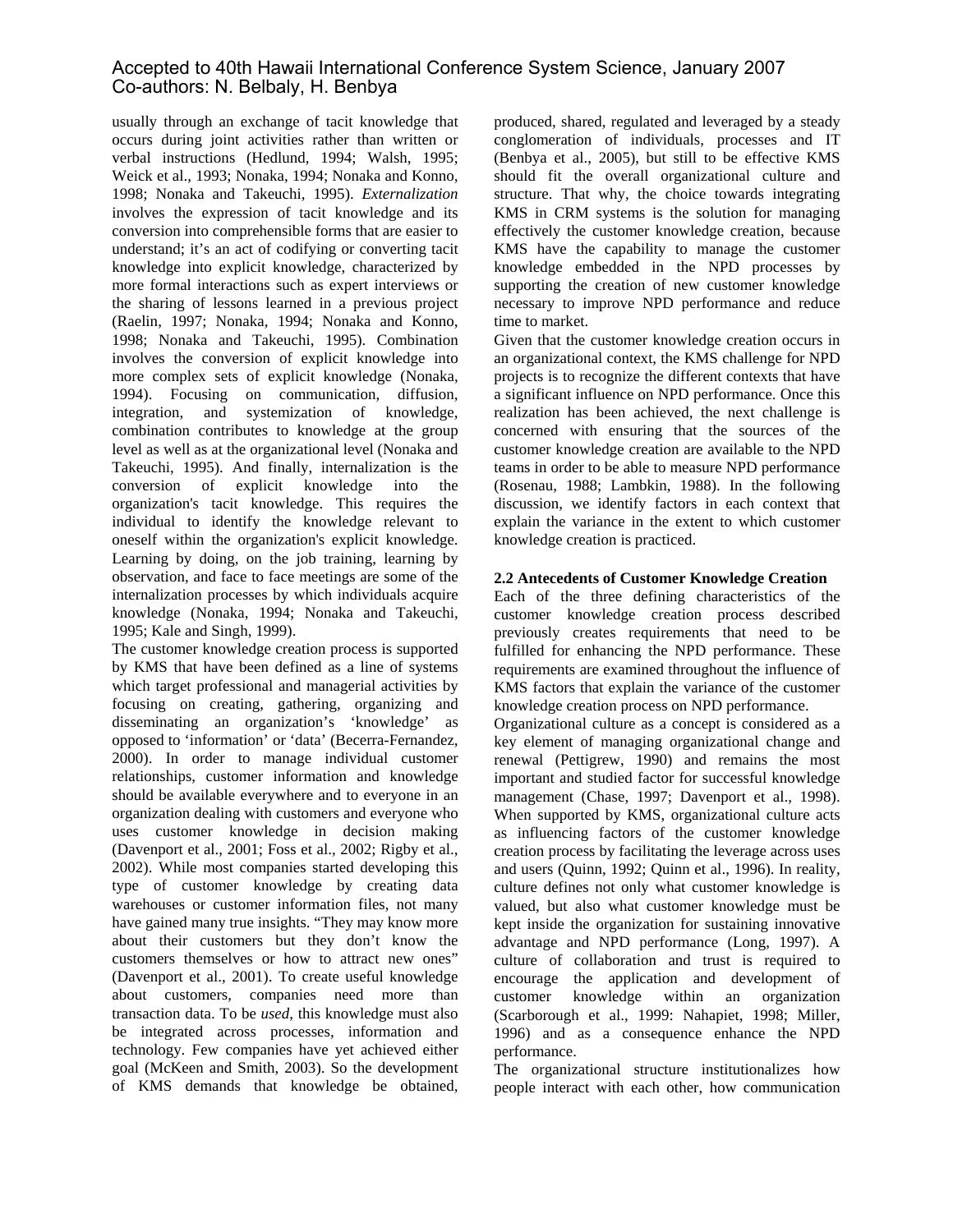flows, and how power relationships are defined (Hall, 1987). The structure of an organization reflects the value-based choices made by the company (Quinn, 1988); it refers to how job tasks are formally divided, grouped, and coordinated. When supported by a KMS in a NPD context, the organizational structure within an organization may encourage customer knowledge creation (Gold et al., 2001; Hedlund, 1994) by avoiding double invention, achieving economies of scale and scope, contributing to the co-location of knowledge and tasks (Jensen and Meckling, 1992), and reducing costs of searching and transforming available knowledge for local use (Hedlund, 1994). Our study includes two key structural enablers that influence the customer knowledge creation process for the organizational structure: centralization and formalization (Menon et al., 1992). They are recognized as key variables underlying the structural construct that impact customer knowledge creation (Eppler et al., 2000; Jarvenpaa et al., 2000).

We draw on prior research to identify specific actions that organizations can undertake to fulfill each of these requirements for customer knowledge creation to occur in NPD projects. The championing of the organizational culture and organizational structure are the antecedent constructs in our research model (Figure 1) that enable the customer knowledge creation process to meet NPD performance. Each of these antecedents creates the necessary conditions for customer knowledge creation to enhance the NPD performance. However, we argue that not all organizations that undertake such actions are equally successful at fostering customer knowledge creation in their new product development projects. The effectiveness of these antecedent's actions depends on project complexity and project risks characteristics that can moderate the impact of these actions on customer knowledge creation.

#### **2.3 Hypotheses**

*Collaboration:* Collaboration may be defined as the degree to which people in a group actively help one another in their work (Hurley et al., 1998). Collaborative culture affects customer knowledge creation through increasing knowledge exchange (Krogh, 1998; Nahapiet, 1998).

Exchanging knowledge among different members is a prerequisite for customer knowledge creation through a KMS platform. Collaborative culture fosters this type of exchange by reducing fear and increasing openness to other members in NPD projects. Collaboration between NPD team members also tightens individual differences (Leonard-Barton, 1995).



Figure 1. Research Model

It can help people develop a shared understanding about an organization's external and internal environments through supportive and reflective communication. Without shared understanding among organizational members, little customer knowledge is ever created (Fahey et al., 1998).

*H1:Collaboration will have a positive effect on customer knowledge creation process.* 

*Trust:* Trust can be defined as maintaining reciprocal faith in each other in terms of intention and behaviors (Kreitner et al., 1992). Trust may facilitate open, substantive, and influential knowledge exchange (Nelson et al., 1996; O'Dell et al., 1999). When their relationships are high in trust, people are more willing to participate in knowledge exchange (Naphapiet et al., 1998) supported by a KMS. Szulanski (1996) empirically found that the lack of trust among employees is one of the key barriers against knowledge exchange. The increase in knowledge exchange in NPD projects brought on by mutual trust results in customer knowledge creation. Trust also encourages a climate conducive to better customer knowledge creation by alleviating the fear of risk. The presence of a high level of trust can reduce this risk (Nelson et al., 1996; Robert, 2000; Scott, 2000). Trust is also critical in a cross-functional or inter-organizational team because withholding information because of a lack of trust can be especially harmful to customer knowledge creation (Hedlund, 1994; Jarvenpaa, 2000).

#### *H2: Trust will have a positive effect on customer knowledge creation process.*

*Centralization:* Centralized structure inhibits interdepartmental communication and frequent sharing of ideas (Woodman et al., 1993) because of timeconsuming communication channels (Bierly et al., 1996); and the distortion and discontinuousness of ideas (Stonehouse et al., 1999). Concentrated power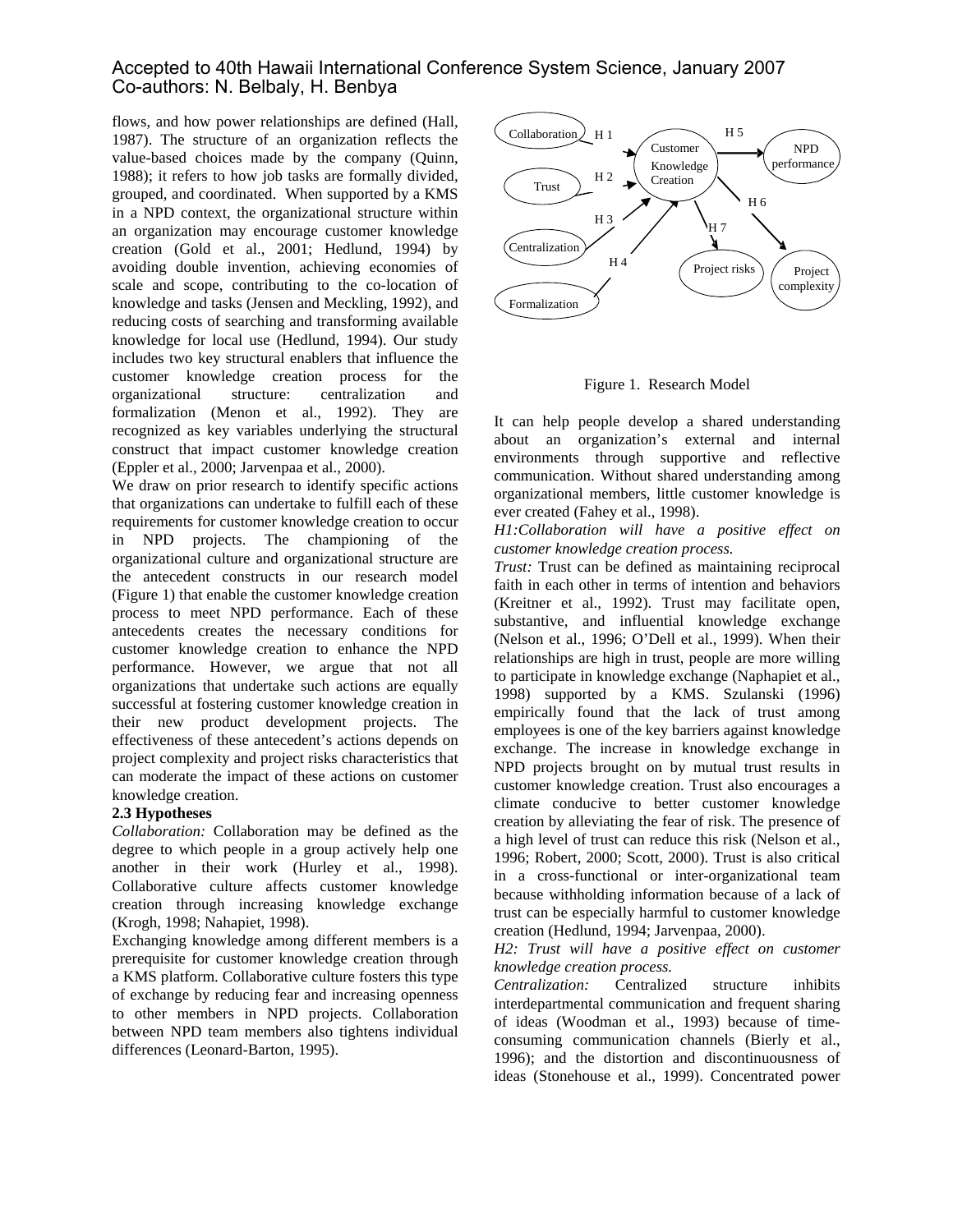arrangements tend to prevent imaginative solutions to problems since centralized decision-making often translates into processes that run counter to the requirements of a creative environment (Argyris 1964; Deal and Kennedy 1982; Thompson 1965). The constant flow of communication and ideas necessary supported by KMS to enhance the customer knowledge creation does not occur in centralized structure but in decentralized organizational structure that facilitates an environment where employees participate in knowledge building process more spontaneously (Hooper, 1990). Therefore, decreased centralization in the form of locus of authority can lead to increased creation of customer knowledge (Starbuck, 1992; Stonehouse et al., 1999; Teece, 2000) in NPD projects.

#### *H3: Decreased centralization will have a negative effect on customer knowledge creation process.*

*Formalization:* Formalization refers to the existence of formal rules and regulations that correspond also to the degree to which decisions and working relationships are governed by standard policies, and procedures (Holsapple et al., 2001; Rapert et al., 1998). Formalization may increase the level of certain types of information processing (Galbraith 1973) and information use (Daft and Lengel 1986), without facilitating the creation of new customer knowledge. However, Formalization using less flexibility and less emphasis on work rules usually restricts new ideas and inhibits customer knowledge creation (Ichijo et al., 1998; Lusch et al., 1998). In NPD projects, this formal situation asphyxiates the communication and interaction necessary to create customer knowledge. That why lack of formal structure using KMS in NPD team tends to enable NPD members to communicate and interact with one another to create customer knowledge (Jarvenpaa et al., 2000).

*H4: Lack of formalization will have a negative effect on customer knowledge creation process.* 

**2.4 Consequences of Customer Knowledge Creation**  As NPD performance is the output of the customer knowledge creation process, we will use time to market as measuring variables. Time-to-market reduction is considered as a competitive advantage for NPD projects. Reduction of the time to market is sustained by customer knowledge which requires in depth knowledge and experience in particular technologies and market applications. This places a premium on the ability to use a KMS to effectively capture the customer knowledge created during the process so that it can be re-used in the next generation of products to reduce development time (Belbaly et al. 2006). Thus time plays a central role in these two ways

of generating profit: reducing delay can reduce the cost by the reduction of the financial immobilization (Rosenau, 1988), and can also, based on an economic analysis of first mover advantage (Lambkin, 1988), create value in markets where obsolescence is central.

*H5: The customer knowledge creation process will have a positive effect on NPD performance***.** 

## *2.5 Controls*

In addition to KMS factors, firms may be motivated to engage in customer knowledge creation as a strategic response to environmental turbulence. Prior research has identified two sources of environmental turbulence in NPD projects: (1) Project complexity; (2) Project risks. Previous research suggests that the breadth of project complexity, project risks of NPD projects can have significant influence on the NPD performance (Ancona and Caldwell, 1992). Similarly, others (Narver and Slater, 1990; McKee, 1992; Moorman, 1995) have suggested that risk-taking is related to creativity in organizations. Therefore, to ensure that the effects uncovered in our analysis are due to the relationships of interest alone, we control for the extraneous variance attributable to these NPD projects characteristic variables. Specifically, we control for the complexity and risk of the NPD projects.

*H6: The customer knowledge creation process will have a positive effect on project complexity***.**

*H7: The customer knowledge creation process will have a positive effect on project risks***.** 

## **3. Method**

### **3.1 Data Collection**

A questionnaire based survey was conducted. Questionnaires were sent to a total of 225 middle managers in 16 organizations. Depending on each individual firm's size, two to fifteen middle managers were surveyed from each firm. Middle managers were reached through their VP of product development, Director of product development or Senior product managers. A typical job title of a middle manager was product manager. Middle managers were surveyed because they played key roles in managing customer knowledge. Middle managers are positioned at the intersection of the vertical and horizontal flows of knowledge. Thus, they can synthesize the tacit customer knowledge of both top managers and frontline employees, make it explicit, and incorporate it into new products and services (Nonaka and Takeuchi, 1995).

The individual new product development process is the unit of analysis in this study. There are notable limitations associated with investigations on the impact of the customer knowledge creation on time to market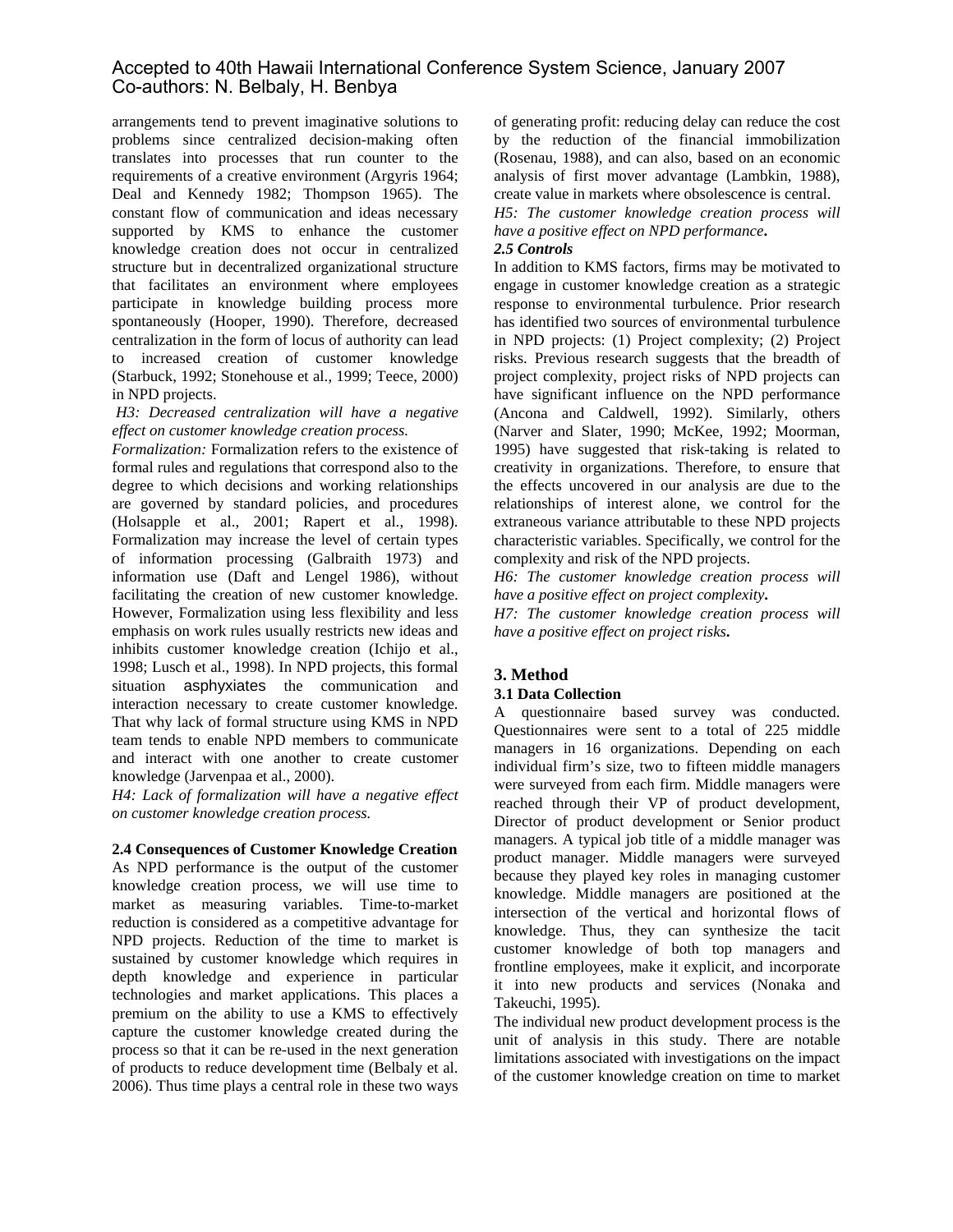reduction using a KMS (e.g. firm level). Considerable variations in the effect of individual factors upon time to market reduction often exist across various new product ventures and product group of the same firm. It is unrealistic to expect that the same elements will be responsible for reducing time in all product cases. Consequently investigation of the time to market reduction at aggregate level (i.e. the level of the overall firm or a level higher than an individual new product development process) will result in amalgamated finding and misleading interpretation. Therefore the position taken in this research is that individual new product development process must be selected as the unit of the study, to obtain a more precise measurement of the factors affecting the time to market reduction supported by a KMS and potentials effects upon NPD performance. This stance is in line with majority of research in NPD Montoya-Weiss and Calantone, (1994) and Mascarenhas (1992) work.

A multiple-item method was used to construct the questionnaires. Each item was based on five-point Likert scale that has gathered the response of the product managers ranging from 1 (Strongly Disagree) to 5 (Strongly Agree). A pilot study was carried out initially. The number of respondent to the survey was 36, where 4 have been eliminated because they were incomplete responses. The usable sample contained 32 data points, indicating a response rate of 16 percent, which is an acceptable rate of response according to the principles of survey design. In this dataset 17 data where missing and have been replaced by the Maximum Likelihood techniques.

#### **3.2 Measurement**

Research constructs were operationalized on the basis of related studies and pilot tests. Most of the research constructs have already been validated and used for other studies on knowledge management, organizational design, marketing, learning, NPD or IT management (Table1).

### **3.3 Data Analysis**

This measurement model was estimated using PLS that have incorporated the model, parameters, and estimation summary in one hand, and on the other hand the model assessment as a whole. PLS allows to both specify the relationships among the conceptual factors of interest and the measures underlying each construct, resulting in a simultaneous analysis of (1) how well the measures relate to each construct and (2) whether the hypothesized relationships at the theoretical level are empirically true. PLS was used because it is more appropriate than alternatives, such as LISREL and AMOS, when sample size are small and models are complex, the goal of the research is explaining the variance, and measures are not well

established (Formell and Bookstein, 1982; Gefen et al. 2000). The properties of the measurement model are summarized in Table 2.

### **4 Results**

Following the two-step analytical procedures (Hair et al. 1998), we first examined the measurement model, the structural model. The rationale of this two-step approach was to ensure that our conclusion on structural relationship was drawn from a set of measurement instruments with desirable properties.

|                 | rabic r. Constructs used in the study   |  |  |
|-----------------|-----------------------------------------|--|--|
| <b>Variable</b> | <b>Related literature</b>               |  |  |
| Centralization  | Caruana et al. (1998); Damanpour (1991) |  |  |
|                 | Ein-Dor et al. (1982); Hedlund (1994).  |  |  |
| Formalization   | Caruana et al. (1998); Glynn (1996);    |  |  |
|                 | Rapert et al. (1998).                   |  |  |
| Collaboration   | Huemer et al. (1998); Kreitner et al.   |  |  |
|                 | (1992); O'Dell et al. (1999).           |  |  |
| Trust           | Davenport et al. (1998); Ichijo et al.  |  |  |
|                 | (1998); Kozlowski et al.1998.           |  |  |
| Socialization   | Nonaka and Takeuchi (1995); Nonaka et   |  |  |
|                 | al. (1994).                             |  |  |
| Externalization | Nonaka and Takeuchi (1995); Nonaka et   |  |  |
|                 | al. (1994).                             |  |  |
| Combination     | Nonaka and Takeuchi (1995); Nonaka et   |  |  |
|                 | al. (1994).                             |  |  |
| Internalization | Nonaka and Takeuchi (1995); Nonaka et   |  |  |
|                 | al. (1994).                             |  |  |
| NPD performance | Rosenau (1988); Clark et al. (1991)     |  |  |
|                 | Dyer et al. (1995); Cohen (1996)        |  |  |

**Table 1: Constructs used in the study**

### **4.1 The measurement Model 4.1.1 Instruments Reliability**

One measure of reliability using confirmatory factor analysis used here is the composite reliability (Fornell and Larcker, 1981). This measure has frequently been used to test model reliability (e.g., Raghunathan et al., 1999). The composite reliability is also called Cronbach alpha (Cronbach, 1951). The Cronbach Alpha which reflects the internal consistency of the indicators ranges from 0.62 to 0.90 for the 11 constructs, indicating a high internal consistency. These statistics are shown in Table 2.

### *4.1.2 Instruments Validity*

A recommended method to examine the validity of constructs is by assessing the convergent validity, which can be established at the multi-method level of analysis by measuring the degree of agreement in responses of the informants to different survey items (Phillips and Bagozzi, 1986). Convergent validity of an indicator is used to assess whether individual scale items are related. A confirmatory factor analysis was performed to test for validity (Bagozzi, 1980). The t values for all of the standard factor loadings exceeded the critical value of 3.29, at a p level of 0.01. Thus the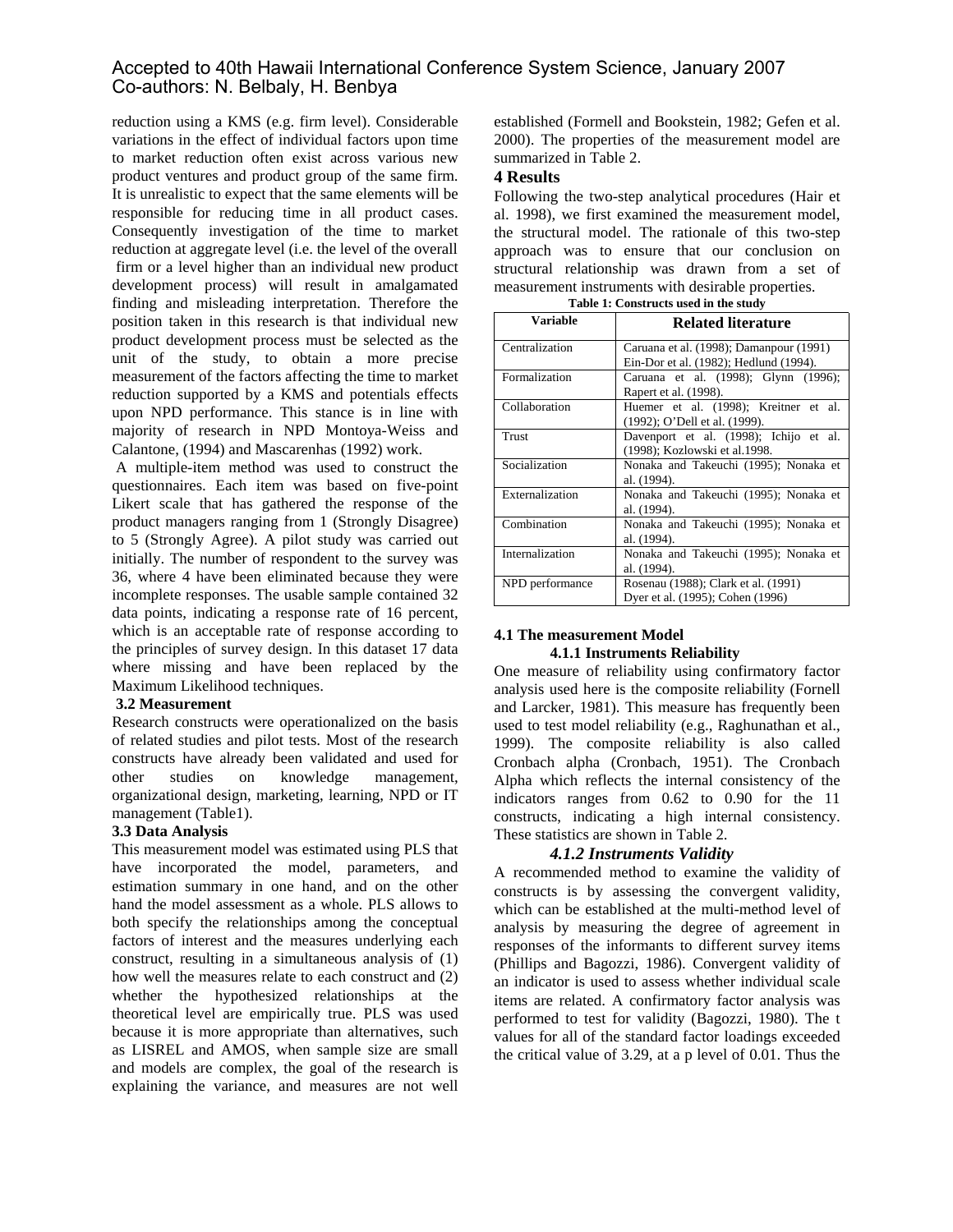measures support convergent validity (Anderson and Gerbing, 1988).

#### *4.2 The Structural Model*

While the factor analysis results provide evidence of convergent validity, in the PLS methodology (see Agarwal and Karahanna 2000), divergent validity is also assessed using the average variance extracted (i.e., the average variance shared between a construct and its measures, AVE). The square root of this measure should be greater than the variance shared between the construct and other constructs in the model (Fornell 1981). You can find the results in Table 2.

The results of the PLS analysis are shown in Figure 2 and Table 3. To allow for the possibility of effects other than those hypothesized, we tested a saturated model, including paths from all independent variables to each of the measures of effectiveness. To present an uncluttered picture, the non significant relationships have been omitted from the figure. The coefficients for all variables and paths are displayed in Table 3. Table 4 summarizes the results of all hypothesis tests.

As shown in Figure 2, all the determinants of the customer knowledge creation (collaboration, trust, centralization, formalization) have significant effects on customer knowledge creation, with path coefficient of -0.193, 0,281, -0,128, 0.864 respectively. Even if for collaboration and centralization are found to be negatively moderate the impact on customer knowledge creation. All the KMS enablers explain 86 percents of the variance for customer knowledge creation. Regarding NPD performance, it is found to be statically significant with the customer knowledge creation and project risks with path coefficient of 0,239 and 0,189 respectively. The customer knowledge creation and the project risks explain 86 percent of NPD performance. Finally, the determinant of the control variables which is the customer knowledge creation variable have a significant effect on both project complexity and projects risks, with path coefficients of 0.389, 0.583. In this case, the customer knowledge creation process explains 28 percent of project risks and 40 percent of project complexity.

### **5. Discussion**

Motivated by the need to better understand the impact of customer knowledge creation process on NPD performance, this study develop an interconnected theoretical model that reflect the impact of KMS factors on the customer knowledge creation process, and NPD performance. The findings present a strong support to the existing theoretical links between KMS

| <b>Construct Name</b>        | <b>Construct</b><br>identifier | <b>AVE</b> | Initial<br>number<br>of items | Cronbach<br>Alpha |
|------------------------------|--------------------------------|------------|-------------------------------|-------------------|
| Collaboration                | CO                             | 0.67       | 5                             | 0,87              |
| Trust                        | TU                             | 0.64       | 6                             | 0.81              |
| Centralization               | <b>CE</b>                      | 0,62       | 5                             | 0,85              |
| Formalization                | FO                             | 0,77       | 5                             | 0.85              |
| Knowledge<br>Socialization   | KS                             | 0.63       | 5                             | 0.85              |
| Knowledge<br>Externalization | <b>KE</b>                      | 0,71       | 5                             | 0,90              |
| Knowledge<br>Combination     | KС                             | 0.61       | 5                             | 0,84              |
| Knowledge<br>Internalization | ΚI                             | 0,72       | $\overline{4}$                | 0.80              |
| Time to Market               | TM                             | 0,71       | 4                             | 0.81              |
| Project Risk                 | <b>PR</b>                      | 0,52       | $\overline{4}$                | 0.61              |
| Project<br>Complexity        | PC                             | 0.54       | 5                             | 0,70              |

factors, customer knowledge creation and NPD performance. These results have several implications for theory and practice.

#### **Table 2: Summary of Constructs**

#### *5.1 Limitations of this study*

During the development of this study, we recognized some limitations that are related to the focus, sample size, and model assessment of the research.

First the focus, this research is focusing on the specific software development industry in the silicon valley, that are following specific standards for software development that are shared by the majority of these companies. Several research questions still need to be raised because they weren't taken in consideration in this study: What should be the result in another industry which doesn't share the same standards as the competitors?, What is the impact of the location where the companies are implemented, what happen in the case of a decentralized new product development team, is the face to face contact have an impact on the NPD performance ?, Even if we consider the product as a unit of analysis is there a difference in the impact between services and products, and between complex and simple services and products on NPD performance ?, What is the real impact of the storage, retrieval, and usage on NPD performance ? Is our research model the solution that will assess adequately the problem of NPD performance? Is the market influence the NPD performance and the way it's organized? Is the level of implementation and mastering the NPD process has an impact on NPD performance?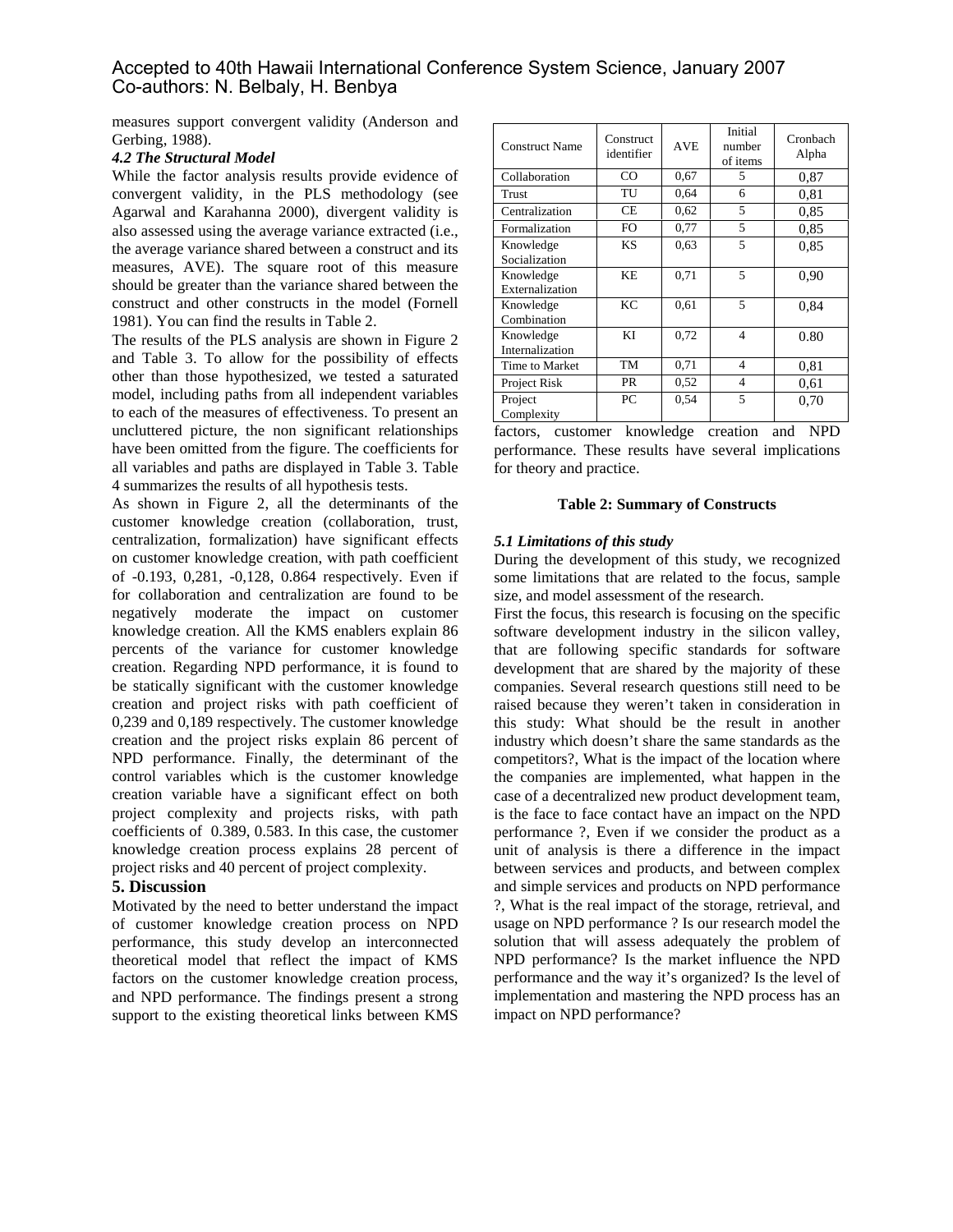Second limitation of this research is related to the sample size that has to be raised in order to improve the existing result and also in order to be able to use other type of data analysis like LISREL and AMOS. In our case due to the timeframe that was very court, it was also very difficult to get more respondent to our survey due to the fact that we have launched this Final survey during a vacation period, so when the potential respondents came back to work, the backlog of waiting emails was huge and sometimes they didn't find time to respond.

|                    | Path     |                        | Path     |
|--------------------|----------|------------------------|----------|
|                    | Coef-    |                        | Coef-    |
|                    | ficients |                        | ficients |
| <b>Customer</b>    |          | <b>NPD</b> performance |          |
| Knowledge          |          | $(R^2 = 0.86)$         |          |
| <b>Creation</b>    |          |                        |          |
| $(R^2 = 0.87)$     |          |                        |          |
|                    |          |                        |          |
| Collaboration      | $-0.193$ | Collaboration          | 0.810    |
| Trust              | 0.281    | Trust                  | 0.337    |
| Centralization     | $-0.128$ | Centralization         | 0.084    |
| Formalization      | 0.889    | Formalization          | $-0.002$ |
| Project complexity | 0.583    | Project complexity     | $-0.034$ |
| Project risks      | 0.389    | Project risks          | 0,189    |
| NPD performance    | 0.239    | CKC                    | 0.239    |
|                    |          |                        |          |
|                    | Path     |                        | Path     |
|                    | Coef     |                        | Coef-    |
|                    | ficients |                        | ficients |
| Project            |          | Project risks          |          |
| complexity         |          | $(R^2 = 0.28)$         |          |
| $(R^2 = 0.41)$     |          |                        |          |
|                    |          |                        |          |
| Collaboration      | 0.082    | Collaboration          | $-0.128$ |
| Trust              | 0.410    | Trust                  | 0.549    |
| Centralization     | 0.061    | Centralization         | 0,180    |
| Formalization      | $-0.042$ | Formalization          | $-0.038$ |
| CKC                | 0.583    | CKC                    | 0,389    |
| NPD performance    | $-0.034$ | NPD performance        | 0.189    |
|                    |          |                        |          |

#### **Table 3: Structural Model**

Final limitation, this research should have done better result if we will have conducted a longitudinal study and see the evolution during a period of 5 to 10 years of their knowledge management strategies and see their impact on NPD performance and more precisely on Time to market.

#### *5.2 Implications for theory and research*

Thus theoretically, a framework is proposed for empirical studies to link KMS enablers and customer knowledge creation process with NPD performance. In our case, our findings confirm that customer knowledge creation is associated with organizational factors such as collaboration and trust. For instance, groups are most creative when their members collaborate; members stop holding back when they have mutual trust.

| <b>Hypothesis</b>                                                                                     | Supported? |
|-------------------------------------------------------------------------------------------------------|------------|
| H1: Collaboration will have a positive effect<br>on customer knowledge creation process.              | Yes        |
| H2: Trust will have a positive effect on<br>customer knowledge creation process.                      | Yes        |
| H3: Decreased centralization will have a<br>negative effect on customer knowledge<br>creation process | Yes        |
| H4: Lack of formalization will have a<br>negative effect on customer knowledge<br>creation process.   | Yes        |
| H5: The customer knowledge creation<br>process will have a positive effect on NPD<br>performance.     | Yes        |
| H6: The customer knowledge creation<br>process will have a positive effect on project<br>complexity   | Yes        |
| H7: The customer knowledge creation<br>process will have a positive effect on project<br>risks.       | Yes        |

#### **Table 4: Results of the hypothesis test**



#### **Figure 2. Structural Model**

Shaping organizational factors is crucial for a firm's ability to manage its knowledge effectively. However, many knowledge management projects, in reality, focus on IT. An organization may face difficulties in building its customer knowledge creating environment due to the lack of adequate culture despite its wellconstructed IT because successful information systems should be conditioned by a number of cultural factors such as organizational values and appropriate learning methods. Our research framework supports also the relationship between the organizational structure that comprise centralization and formalization and the customer knowledge creation process. That means that firms should adopt a flexible organizational structure strategy that will enhance the customer knowledge creation process. Our analysis finally supports the relationship between the customer knowledge creation process (supported by KMS) and the NPD performance.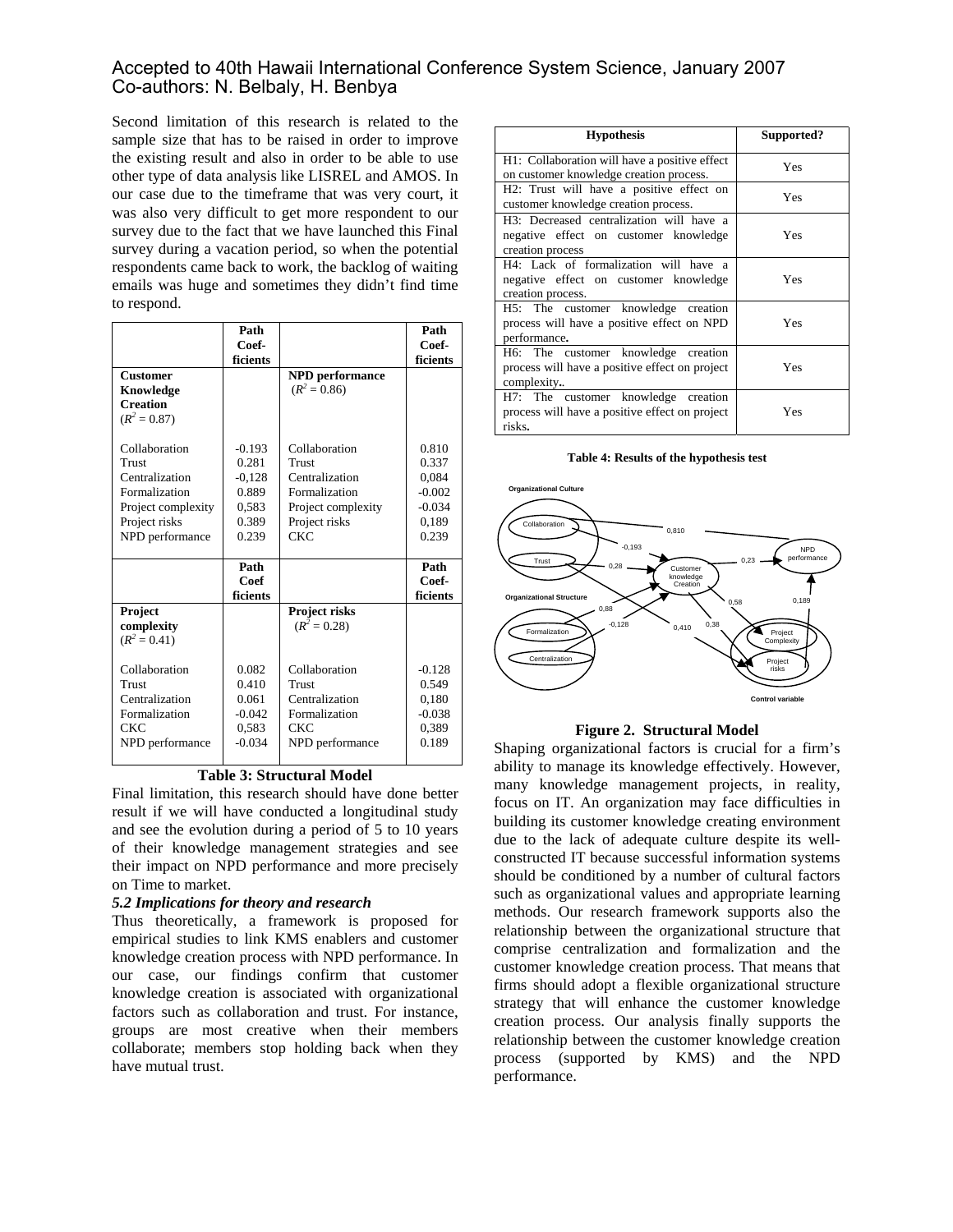#### *5.2 Implications for practice*

At the practical level, the research provides a NPD performance framework that allows research areas, such as knowledge management systems to be brought together in a single practical system managing efficiently the customer knowledge of the company. This framework can be applied as a tool by managers to assess the performance of their NPD activity, adapt and change them following the specific NPD strategy that they want to implement in order to enhance the customer knowledge creation process and reduce time to market.

Another major managerial implication is based on the capability of the firms to compare themselves with the direct competitors and the one in the same sectors. This study is giving the possibility to the NPD manager to compare themselves with the others. If this research is transformed in an efficient simulation tool, it can be transformed in a benchmarking tool that will assess the way that a specific company is managing it customer knowledge managing factors in order to reduce time to market.

#### **5. References**

[1] Ancona, D. G. and Caldwell, D.F. "Bridging the boundary: external activity and performance in organizational teams". Administrative Science Quarterly, 37, 4, 1992, 634–65.

[2]Alavi, M. and Leidner, D. E. "Review: Knowledge Management and Knowledge Management Systems: Conceptual Foundations and Research Issues," MIS Quarterly (25:1), 2001, 107-136.

[3]Amabile, T.M.; Conti. R.; Coon, H.; Lazenby, J.; and Herron, M. "Assessing the work environment for creativity". Academy of Management Journal, 39, 5, 1996, 1154-1184.

[4]Appleyard, M. "How does knowledge flow? Interfirm patterns in the semiconductor industry". Strategic Management Journal, 17, 10, Winter 1996, 137-154.

[5]Bartol, K. M. & Srivastava, A. "Encouraging Knowledge Sharing: The Role of Organizational Reward Systems". Journal of Leadership and Organizational Studies, 9, 1, 2002, 64-76.

[6]Becerra-Fernandez, I., and Sabherwal, R. "Organizational knowledge management: A contingency perspective". Journal of Management Information Systems, 18, 1, 2001, Summer, 23–55.

[7]Beckman, T. "The current state of knowledge management". In J. Liebowitz (ed.), Knowledge Management Handbook. Boca Raton, FL: CRC Press, 1999,1-22.

[8]Benbya, H. , Belbaly, H. "Knowledge management systems Mechanisms for success: some empirical evidence". Proceedings of the XIV scientific meeting of the AIIG (Italian Association of Engineering Management), Italy, 2003.

[9]Bierly, P., and Chakrabarti, A. "Generic knowledge strategies in the U.S. pharmaceutical industry". Strategic Management Journal, 17, 10, 1996, Winter, 123–135.

[10]Boyatzis C. "A collaborative assignment on the role of culture in child development and education', Teaching of Psychology", 25, 1998, 195-198.

[11]Caruana, A.; Morris, M.H.; and Vella, A.J. "The effect of centralization and formalization on entrepreneurship in export firms". Journal of Small Business Management, 36, 1, 1998, 16–29.

[12]Chase, R. 1997. 'The knowledge-based organization: An international survey'. Journal of Knowledge Management, 1, 1, 38–49.

[13]Choi, B., and Lee, H. "Knowledge management strategy and its link to knowledge creating process". Expert Systems with Applications, 23, 3, 2002,173–187.

[14]Clark, K. and Fujimoto, T. "Product Development Performance: Strategy, Organisation and Management in the World Auto Industry", Boston, 1991, MA, Harvard Business School Press.

[15]Cohen, W. M. and Levinthal, D. A. "Absorptive capacity: a new perspective on learning and innovation". Administrative Science Quarterly, 35, September, 1990,128–52.

[16]Cooper, R.G. "Perspective: Third-Generation New Product Processes". Journal of Product Innovation Management, 11, 1994, 3-14.

[17]Cooper, R. G. "Winning At New Products", 3rd ed. City, State, Addison -Wesley Publishing Company, 2001.

[18]Cooper, R., and Kleinschmidt, E. "An Investigation into the New Products Process: Steps, Deficiencies, and Impact". Journal of Product Innovation Management. 1986, 3, 71-85

 [19]Cordero, R. 1990. 'The Measurement of Innovation Performance in the Firm: An Overview. Research Policy, 19, 2, 185-192.

[20]Davenport, T.H.; Long, D.; and Beers, M.C. "Successful knowledge management projects". Sloan Management Review, 39, 2, 1998, Winter, 43–57.

[21]Demarest, M. "'Understanding knowledge management". Long Range Planning, 30, 3, 1997, 374–384.

[22]Elenkov, D.S. "Effects of leadership on organizational performance in Russian companies", Journal of Business Research, 55, 6, 2002, 467–480.

[23]Eppler, M.J., and Sukowski, O. "Managing team knowledge: Core processes, tools and enabling factors". European Management Journal, 18, 3, 2000, 334–341.

[24]Godener, A. and Soderquist, K. E "Use and impact of performance measurement results in R&D and NPD: an exploratory study". R & D Management 34(2), 2004, 191- 219.

[25]Gold, A.H.; Malhotra, A.; and Segars, A.H. "Knowledge management: An organizational capabilities perspective". Journal of Management Information Systems, 18, 1, 2001 Summer, 185–214.

 [26]Grant, R. "Toward a knowledge-based theory of the firm", Strategic Management Journal, 17, Winter Special Issue, 1996, 109-122.

[27]Griffin, A. "PDMA Research on New Product Development Practices: Updating Trends and Benchmarking